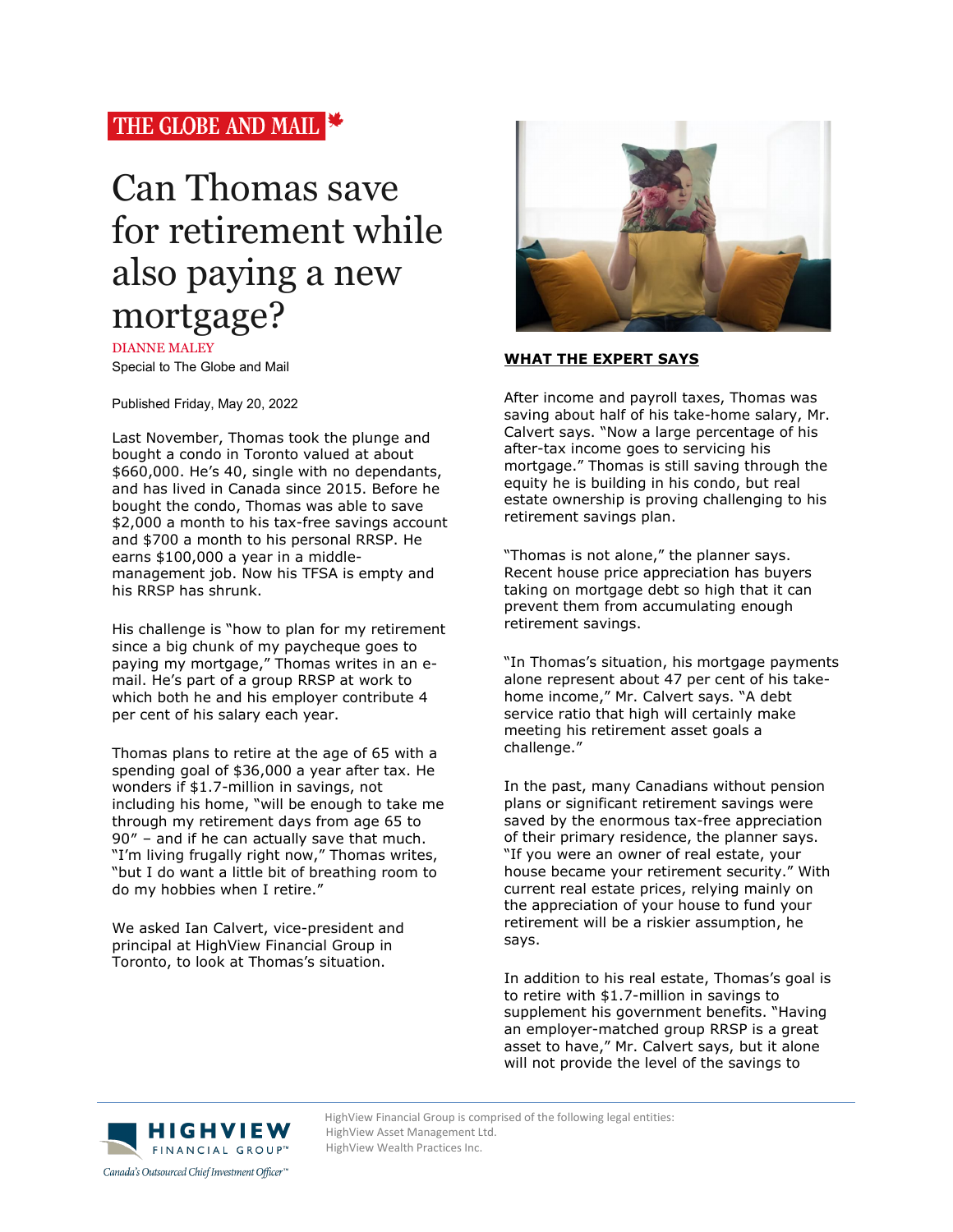meet Thomas's goal. The market value of his group RRSP is about \$25,000. Assuming Thomas's income grows by 2 per cent a year, and his employer matching continues until 65, he should have about \$565,000 by 65, the planner says. "This is a great start, but still leaves a sizable gap of \$1,135,000."

To meet his goal, Thomas will have to accumulate savings in both his personal RRSP and his TFSA. "The RRSP contributions will be a valuable tax deduction each year, but the TFSA should certainly not be ignored," Mr. Calvert says. "Having a sizable tax-free investment account to use in your retirement years is one of the most important pillars of a comprehensive retirement plan." Thomas should use his TFSA for long-term investing rather than as a savings account, the planner says.

If Thomas is able to save \$1,000 a month, \$500 to his TFSA and \$500 to his RRSP, he will still fall well short of his retirement goal, Mr. Calvert says. Assuming a 5-per-cent rate of return on his investment portfolio and group RRSP, he would have amassed a portfolio of \$1,150,000 at 65.

"Even maxing both his TFSA at \$6,000 a year and his RRSP at \$10,000 [because of the pension adjustment] – which would be a big challenge given his already modest lifestyle – would bring his total financial assets to \$1,320,000 at age 65," the planner says. "Thomas has put himself in a position where servicing the debt on his home will undoubtedly jeopardize his ability to save enough to meet his retirement goal."

Another significant risk to his retirement savings plan will be maintaining his targeted savings rate when his mortgage term renews at a potentially higher interest rate.

Thomas does have another asset that will help – an overseas property worth about \$110,000 that he is planning on selling to pay down his mortgage. Although this is a good idea, he could also consider adding the \$110,000 to his retirement savings, the planner says.

"Adding \$110,000 to his portfolio now and investing prudently can make a significant impact over 25 years," Mr. Calvert says. If this \$110,000 was able to earn 5 per cent compounded annually, it would be \$367,000 by age 65. This, plus the scenario of saving \$1,000 a month, would put his total retirement savings at \$1,517,000.

#### So can Thomas meet his goal?

Adjusting for inflation, Thomas's spending goal of \$36,000 will be about \$60,000 by 2047, when he is 66 and in his first full year of retirement. That assumes an inflation rate of 2 per cent. "If Thomas continues to participate in his group RRSP and saves \$12,000 a year split between his personal RRSP and TFSA, this should be an achievable goal," the planner says. By 2047, his Canada Pension Plan is expected to be about \$17,600 a year and his Old Age Security \$9,600. Between his group and personal RRSPs, Thomas would need to withdraw about \$40,800 a year to fund the \$60,000 of expenses plus \$8,000 in personal income taxes – "a fairly healthy withdrawal rate of 5 per cent," Mr. Calvert says.

He suggests Thomas draw up a comprehensive investment policy statement that captures his investment goals, and an asset allocation that balances his goals with his appetite for risk. "An IPS would allow Thomas to stay disciplined, stay on track and continue to build his portfolio to meet his retirement savings goal," the planner says.



HighView Financial Group is comprised of the following legal entities:<br>
H | G H V | E W HighView Asset Management Ltd. HighView Asset Management Ltd. HighView Wealth Practices Inc.